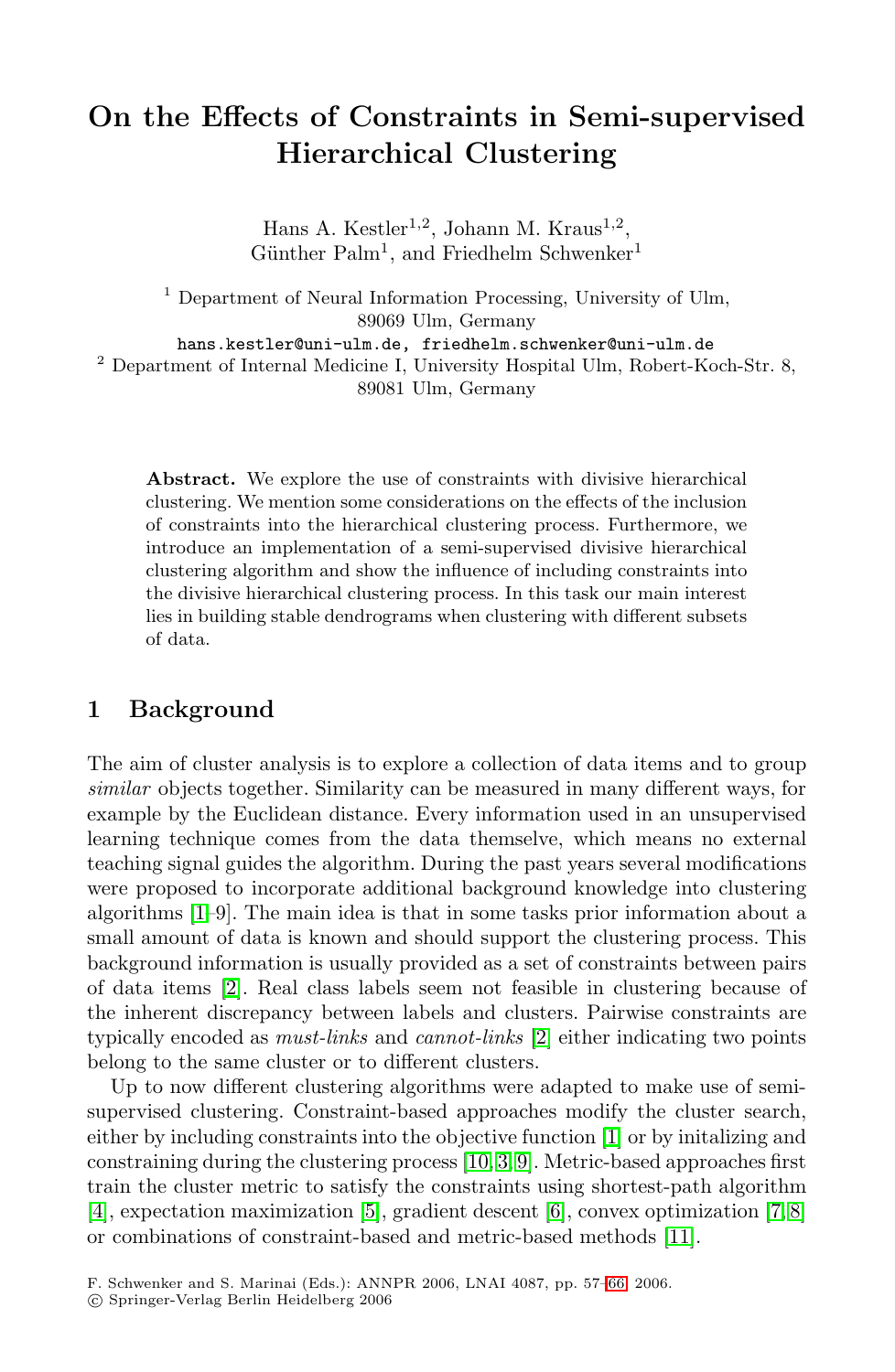Many real-world unsupervised learning tasks may profit from an inclusion of background knowledge, e.g. image processing, text mining or even lane finding using GPS data. Another important field for data mining using semi-supervised clustering is the functional grouping of genes. For this problem we are not only interested in one particular clustering as built by partitioning clustering algorithms, such as K-m[ea](#page-1-0)ns or SOM, but in getting a hierarchy of partitions (dendrogram).

<span id="page-1-0"></span>Our main emphasis lies on building robust hierarchical [cl](#page-4-0)usterings for DNA micro[ar](#page-6-0)ray data. Here we are interested in the resulting dendrogram and focus on the question of creating stable dendrograms. In this setting one of the problems that frequently arise is the change of the branching structure when computing several runs with different data subsets. Since the inclusion of background knowledge seems to enhance the accuracy of clustering algorithms, we studied its effect on the dendrogram stability. In Section 2 we explain some basic annotations on the effects of constraints in semi-supervised hierarchical clustering. In Section 3 we introduce our new algorithm for divisive hierarchical clustering with a-priori information and section 4 shows our results from semi-supervised clustering in hierarchical algorithms.

# **2 Background Knowledge in Hierarchical Clustering**

#### **2.1 Constraints**

Background knowledge may be available in different forms, e.g. as labels or constraints. Following Wagstaff & Cardie [2] we use *cannot-link* and *must-link* constraints to insert a-priori information into our clustering algorithm. We don't use labels, because they indicate class memberships and a class can consist of different and distant clusters. As mentioned above, *must-links* indicate two data items being arranged in one cluster and *cannot-links* allude not to assign two data items to the same group.

## **2.2 Effects from Constraints in Hierarchical Clustering**

Constraints indicate a relationship between two data items. When a partition of a data set into *k* cluster is c[om](#page-2-0)puted, we may profit from including this form of background knowledge, because constraints seem to support the clustering algorithm to define the clusters of this partition more accurate. Computing a hierarchy of partitions is a different task. Here we are confronted with a sequence of refinements of clusters. A hierarchy of partitions is either computed by a subsequent assembly of two clusters or by a subsequent division of one cluster. Whereas each partition is formed by a different number of clusters there is a different set of relations between the data items in these clusters, i.e. every partition provides its own set of constraints, see Figure 1. In the following we present two scenarios which should point up the effects of constraints in hierarchical clustering.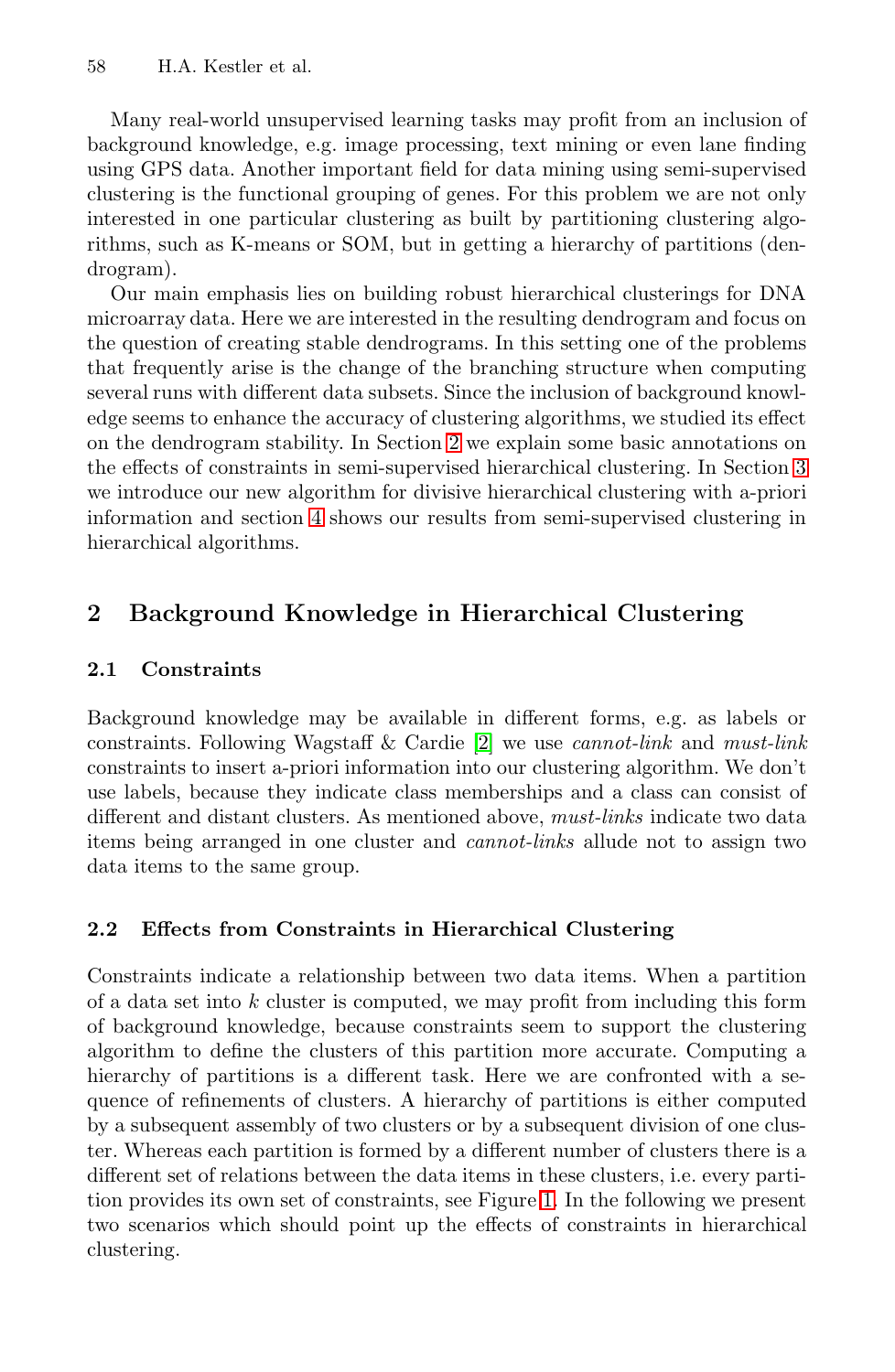

<span id="page-2-0"></span>**Fig. 1.** Basic example for a data set with two clusters (Subfigure a, clusters  $\triangle$ , *o*) and its refinement into three clusters (Subfigure b, clusters  $\triangle$ ,  $+$ , *o*) Additionally each its refinement into three clusters (Subfigure b, clusters  $\Delta, +, o$ ). Additionally each partitioning provides its own set of constraints (lines = *cannot-links*, dashed lines = *must-links*).

**Effects from** *Cannot-Links***:** In our first scenario we want to show the effects of *cannot-links* in hierarchical clustering. Imagine we want to compute a dendrogram for a data set using a divisive hierarchical clustering algorithm. To simplify matters we only look on the first two levels of the computed dendrogram. These two levels propose two partitions of the data set. On the first level we see a partition into two clusters and on the second level one of these clusters is split again. Additionally we can provide two different sets of *cannot-link* constraints.



**Fig. 2.** Different branching structures when providing a few *cannot-links* between clusters on a lower level. Subfigure (a) shows a clustering into two (dashed circles) and three clusters  $(\triangle, +, o)$  and the corresponding dendrogram. Adding *cannot-links* (dashed lines) between some elements from cluster + and cluster *o* results in a different clustering on the second level, see Subfigure (b).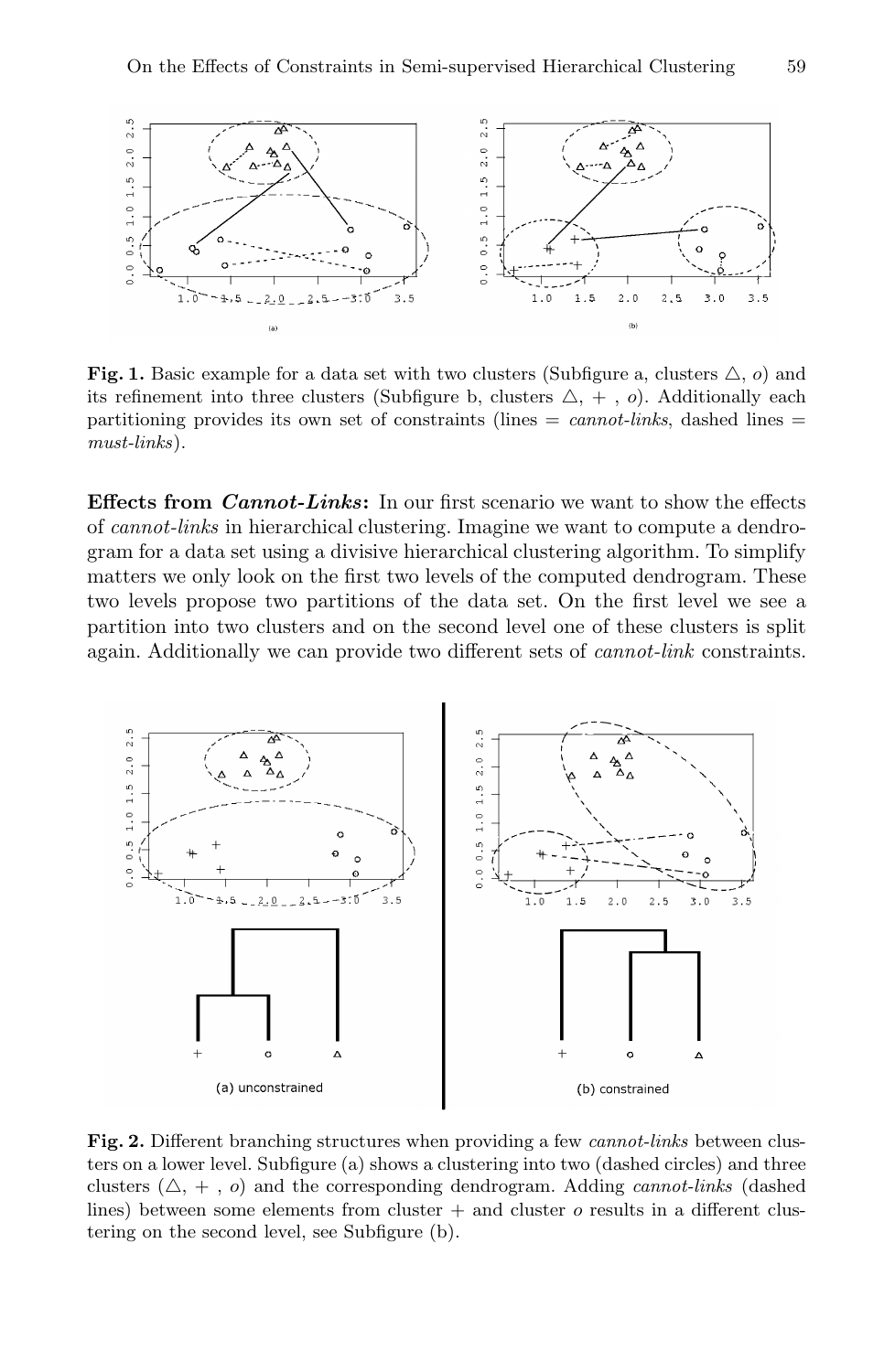The first set indicates relationships between data items from the partitioning into two clusters and the second set contains *cannot-links* from the partitioning into three clusters.

When incorporating the first set of constraints we may get a more accurate clustering into two clusters, because *cannot-links* for data items on the boundaries of the clusters could guide the algorithm to improve the shape of the clusters. Since all of these *cannot-links* could be resolved in the first clustering step, we don't use them in the further steps any more.

On the other hand we probably want to make use of the second set of constraints. The possible effect of the inclusion of this set of constraints could be seen in Figure 2. In this example we see two initial clusters, one of them builds a supercluster that could be refined again. After providing some *cannot-links* indicating this refinement in the first step of the clustering procedure the algorithm tries to resolve even these *cannot-links*. As a result either the constrained items could not be assigned to the correct supercluster or actually a complete different supercluster is built.

**Effects from** *[M](#page-3-0)ust-Links***:** In this scenario we want to describe the effect of adding *must-links*. Again we only look at the first two levels of the dendrogram, but this time we only have one set of constraints containing *must-links* deduced from the first level. Similar to the inclusion of *cannot-links* we can distinguish between two effects. When we use *must-links* from clusters on the second level, the dendrogram on the first level may profit from a finer definition of the shapes of these two clusters.

Contrary to the above, in the next refinement steps these constraints hinder the clustering algorithm. Figure 3 shows the results from adding *must-links* to the divisive clustering algorithm. In this example two *must-links* could not be correctly split.

<span id="page-3-0"></span>

**Fig. 3.** Partitioning into three clusters  $(\triangle, +, o)$  after including *must-links* (dashed inclusions) when lines) between elements from a partitioning into two clusters (dashed circles). When splitting the lower cluster the two *must-links* hinder a correct refinement.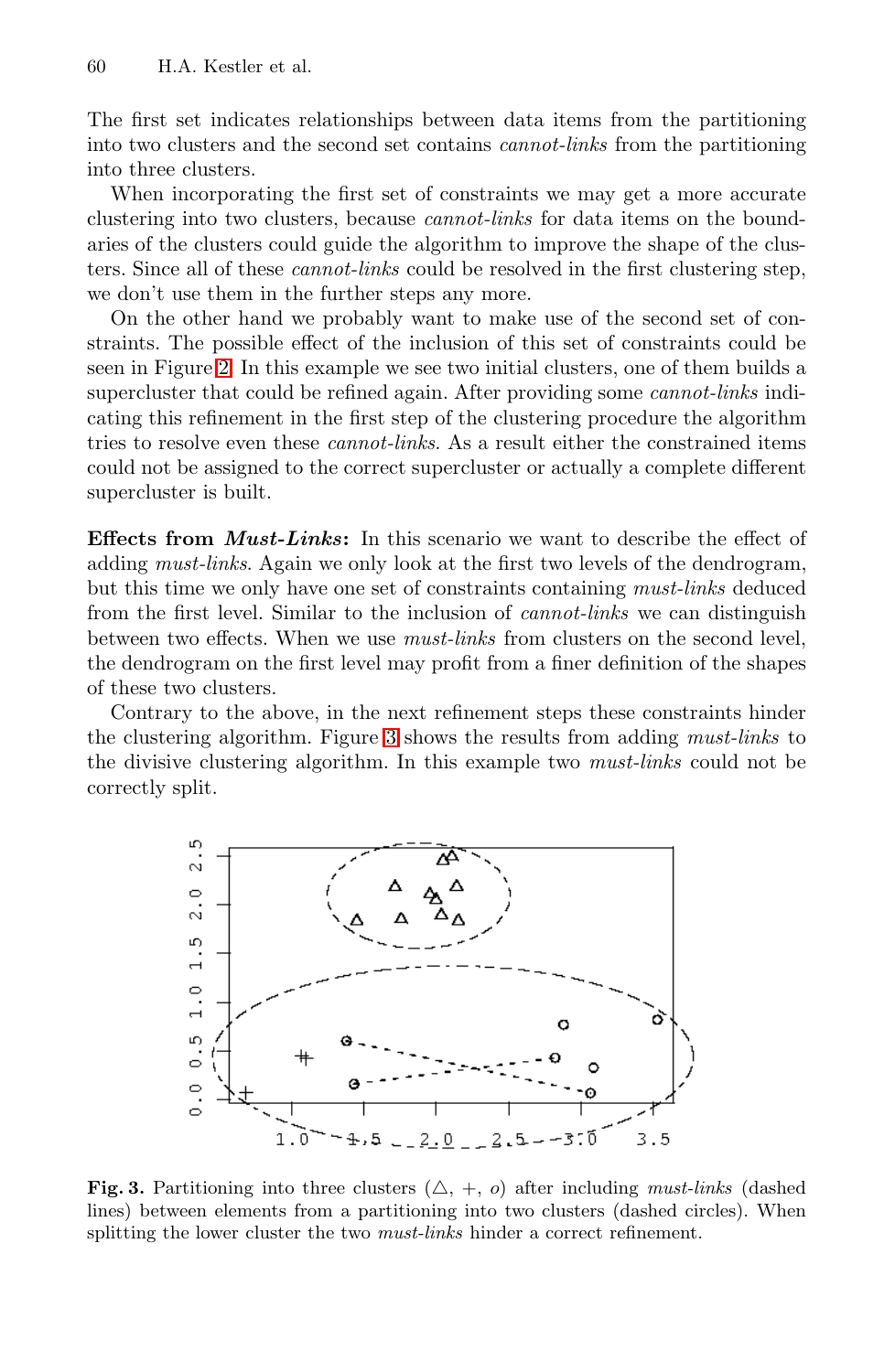# <span id="page-4-0"></span>**3 Semi-supervised Divisive Hierarchical Clustering**

In microarray data mining studies we are usually confronted with low-cardinality data. Computing dendrograms after removing or adding some samples could easily contradict a previous constructed hierarchy.

Figure 4 shows a simple two-dimensional example for this behaviour. Three clusters were formed using Gaussian distribution. Randomly removing three items results in different subsets of the data. Subfigures (a) and (b) show two possible subsets. A hierarchical clustering of these two subsets results in two contradictory dendrograms, where either cluster **a** and cluster **b** or cluster **a** and cluster **c** are proposed to be si[mil](#page-1-0)ar. Applied to the task of gene functional grouping, no unique branching structure can be predicted when working on incomplete data sets, even though a correct clustering is found. In this section we introduce our attempts to enhance the dendrogram stability by including background knowledge into the clustering process.

#### **3.1 Constraints**

According to the considerations described in Section 2 we decided to restrict the use of constraints. To avoid mixing constraints from different levels of the



<span id="page-4-1"></span>**Fig. 4.** Subfigures (a) and (b) show two different subsets of a simple two-dimensional data set containing clusters **a**, **b** and **c**. The subsets are built by holding out three items, for clarity marked by X. Clustering both subsets results in two different dendrograms. In Subfigure (c) cluster **a** and **c**, in Subfigure (d) cluster **a** and **b** are deduced from one combined cluster.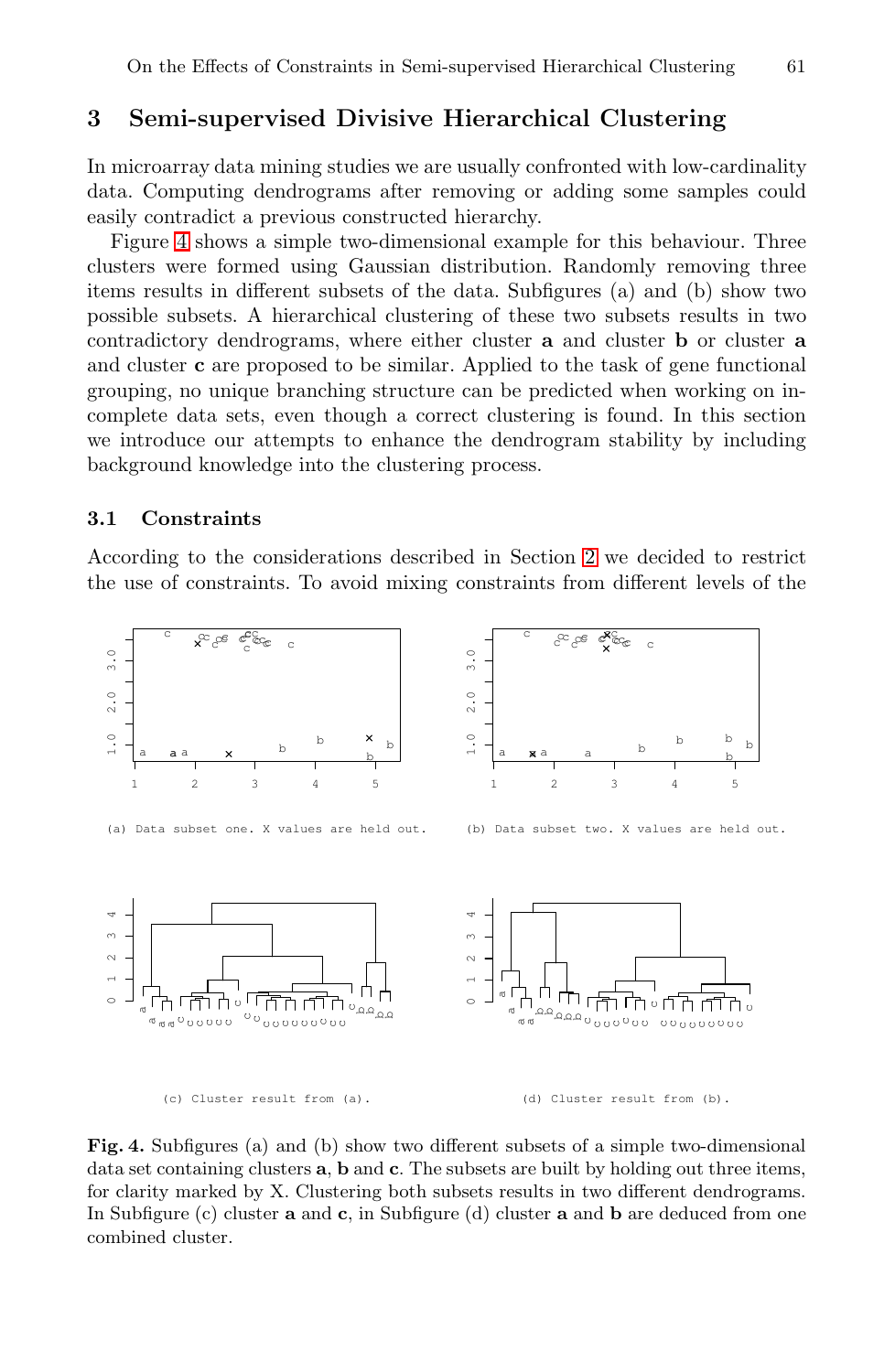dendrogram we only add constraints for one particular partition of the data set. [Fu](#page-9-1)rthermore, we use our set of constraints only for the clustering on this predefined level. This means for example providing a set of constraints that include *cannot-links* for a partition of three clusters, we only use these constraints on the second level of the dendrogram. In the task of building more stable dendrograms, we are mainly interested in the dendrogram stability on the first level. Therefore, we additionally decided to use only constraints from the first level. Nevertheless, our algorithm could easily be expanded to make use of constraints from different levels of the dendrogram. Furthermore, we build the combined transitive closure [10] over all constraints to get the most from our background knowledge and to avoid presenting contradictory constraints.

## **3.2 Algorithm: Constrained-Divisive**

Divisive hierarchical clustering starts the clustering procedure with the complete data set in one cluster. The largest available cluster is then at each subsequent step divided into two clusters until finally all clusters contain only one single data item. To identify the largest available cluster, usually the diameters of all clusters are compared. To find out where to split the chosen cluster, its element with the largest average distance to all other elements can be used as the initial item of the new cluster. According to a user-defined distance measure all remaining points are assigned to their most similar cluster.

Our implementation of CONSTRAINED-DIVISIVE modifies this basic divisive algorithm. Only on the first partitioning, i.e. the clustering into two clusters, we have to include the constraints, on all other steps the constraints are not used

#### **Algorithm 1.** Constrained-Divisive

CONSTRAINED-DIVISIVE(data set  $D = \{d_1, \ldots, d_n\}$ , must-links  $Con \subseteq D \times D$ , *cannot-links*  $Con_{\neq} \subseteq D \times D$ 

- 1. Let *C* be the initial cluster group:  $C = \{D\}.$
- 2. Select the cluster  $C_m \in C$  with the largest dissimilarity between any two of its objects. Divide  $C_m$  following (3) to (7).
- 3. Select the element  $s_z$  with the highest average dissimilarity to all other elements and, if clustering the first level, with an unresolved *cannot-link*. *s<sup>z</sup>* initiates the splinter group *S*. If clustering the first level:  $∀d ∈ C_m, s ∈ S:$  If  $(d_i, s_j) ∈ Con_=$ , move  $d_i$  to *S*.
- 4. ∀*d* still ∈  $C_m$ ,  $s \in S$ : Compute the difference of distances:  $Diff(i) = [averagedistance(d_i, d_i)] - [averagedistance(d_i, s_i)].$ Select the element  $d_h$  with the greatest difference  $Diff(h)$ . If clustering the first level: If  $\exists s_j \in S : (d_h, s_j) \in Con_{\neq}$ , set  $Diff(h) = 0$ . If  $Diff(h) > 0$ , move  $d_h$  to the splinter group *S*.
- 5. Repeat (4) and (5) until all differences *Diff*(*h*) are negative.
- 6. Now the original cluster ist split into two clusters. One is the splinter group *S*, the other is formed by the remaining elements in  $C_m$ .
- 7. Iterate between (2) and (7) until all clusters  $\{C_1 \ldots C_k\}$  contain only a single element.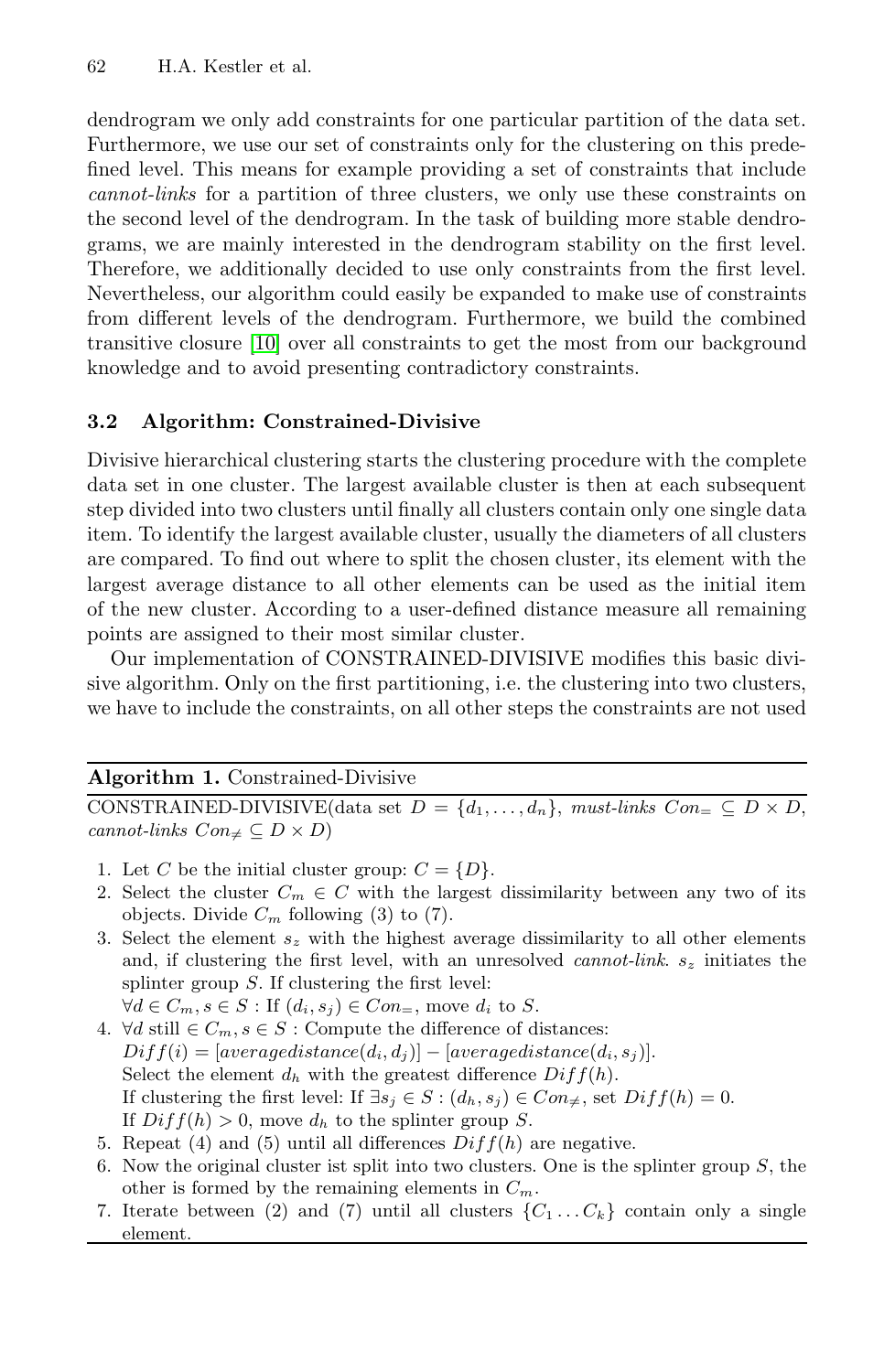any more and we compute the dendrogram according to the basic algorithm. In the following we comment the clustering process from the first step more precisely. We include *cannot-links* into two decisions. When looking for the first element to split we could use an element with a *cannot-link* and a large average distance to all other elements. Secondly we avoid violating *cannot-links* when assigning elements to a chosen cluster. In addition we use *must-links* when assigning elements to a new cluster by moving all linked elements at once. This proceeding guaranties not not violate any constraints during the clustering into two clusters.

<span id="page-6-0"></span>Our clustering algorithm could easily be expanded to make use of constraints from different levels. Therefore, one set of constraints for each level and an indicator for the context (the level) of this set must be included. Every set of constraints then sho[uld](#page-4-1) only be used in its context.

## **4 Experiments and Results**

#### **[4.1](#page-9-9) Data Sets**

The first data set we analyzed is an artificial example of a two-dimensional problem containing three different clusters. We built each cluster by the use of a Gaussian distribution as seen in Figure 4. A partition into three clusters is easy to compute, because the clusters are obviously separable. Nevertheless, when removing some data items the partition into two clusters is not stable.

Our second data set comes from gene expression profiles from the pancreas (see Buchholz et al. [12]). This [data](#page-9-10) set provides two classes (pancreas cancer vs. pancreatitis/normal) for 62 samples. Each sample is characterized by 169 gene expression values.

#### **4.2 Evaluation Method**

There is no gold standard for evaluating clustering results and therefore it is necessary to define the basic problem. In our study we want to compare the results from di[ffere](#page-9-11)nt clusterings. Jain & Dubes [13] suggest to use a relative criterion to measure the agreement between two clusterings. We do not measure the totally agreement of two dendrograms, but the agreement on a selected partition. As we have the a-priori information about the cluster membership of all samples on the first levels, we can measure the stability of the clustering algorithm by comparing the cluster results with this *external* clustering. On the other hand we can measure the stability on the lower levels by comparing all clusterings from the different subsets with each other.

We make use of the Rand Index [14]. Given a set of *n* items and two partitions *P* and *Q* there are four ways to compare clusters in these different partitions. Let *a* be the number of all pairs of items in the same cluster in *P* and in the same cluster in *Q*, *b* be the number of all pairs of items in the same cluster in *P* but not in the same cluster in *Q*, *c* be the number of all pairs of items not in the same cluster in *P* but in the same cluster in *Q* and *d* the number of all pairs of items in different clusters in both partitions. The scores *a* and *d* therefore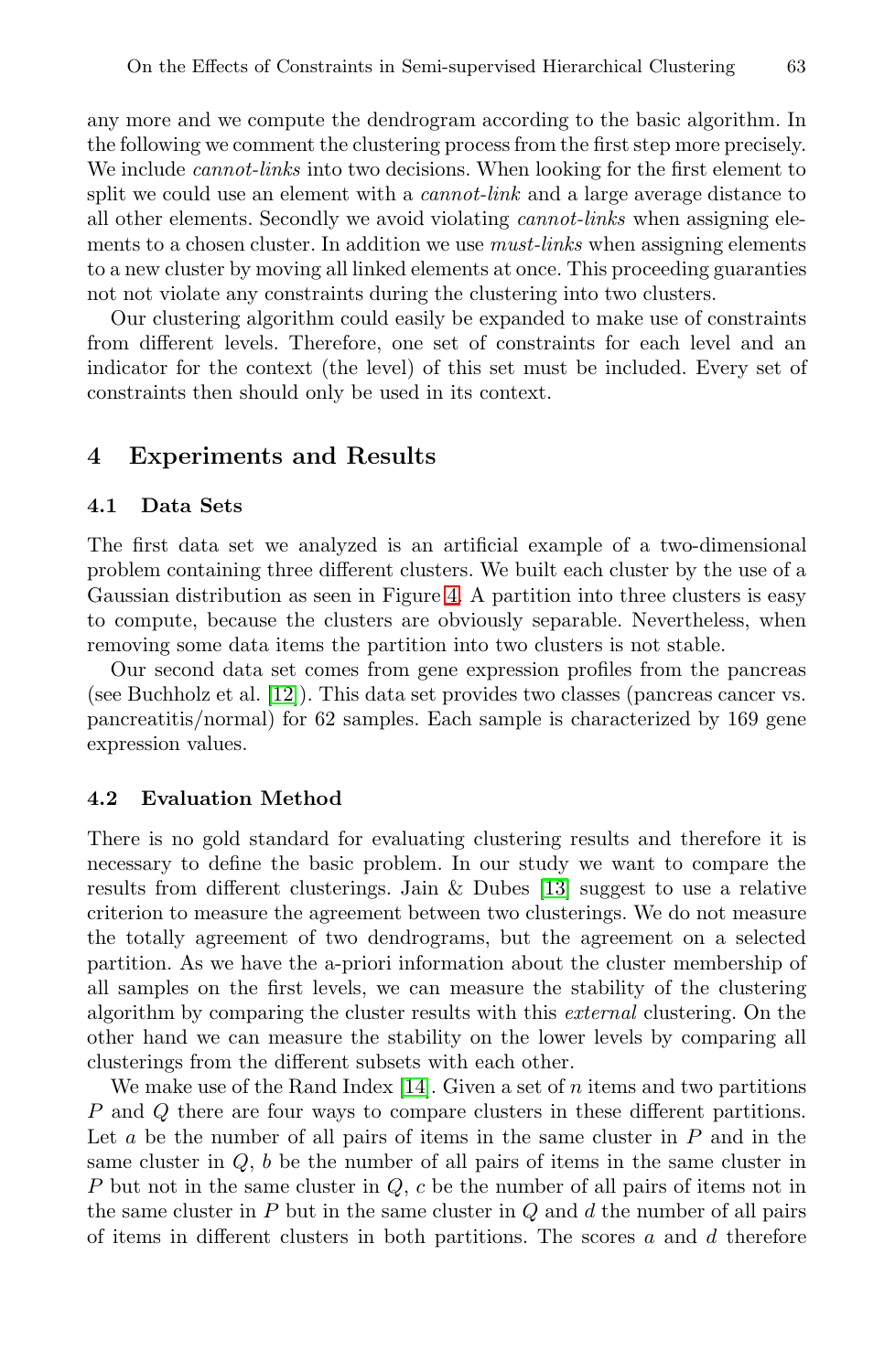represent agreements, the scores *b* and *c* disagreements in the partitions. The Rand Index is the sum of the correct decisions compared to all decisions:

$$
\frac{a+d}{a+b+c+d} \tag{1}
$$

The value for perfect agreement of two partitions is 1. One advantage of computing the Rand Index is the possibility to include the constraints into the evaluation result. As we count pairwise clustering decisions, we omit the constrained pairs from the computation of the Rand In[dex](#page-7-0). This Corrected Rand Index is a better indicator for the improvement of the clustering algorithm, because it only counts *real* decisions.

#### **4.3 Results**

For our artificial data set we only measure the stability on the first level. Here we want to get a more stable partition into two clusters. We compare all results from CONSTRAINED-DIVISIVE to the external label. Table 1 shows the results for this test. After removing randomly 10% of the data items ten times and adding 3% and 5% random constraints we computed the Corrected Rand Index for each run. By adding constraints we could improve the stability of the dendrogram on the first level.

<span id="page-7-0"></span>Table 2 shows the results for the microarray data set. Here we not only measured the stability on the first level of the dendrograms but also analyzed the effect from the constraints on the stability on the lower levels of the dendrograms. We computed the Rand Index for the results on each level over all runs.

**Table 1.** Stability results for CONSTRAINED-DIVISIVE on the first data set. After removing 10% of the data items and adding 3% and 5% randomly constrained pairs from partitioning into two clusters the stability on the first level increases. The value of the Corrected Rand Index is the median from 50 runs. The second value counts the number of correct partitionings into two clusters according to the external label.

|         | Constraints Corrected Rand Index Correct decisions |    |
|---------|----------------------------------------------------|----|
| without | D.89                                               | 23 |
| 3%      |                                                    | 28 |
| 507     |                                                    |    |

**Table 2.** Stability results for CONSTRAINED-DIVISIVE on the pankreas data set. After removing 10% of the data items and adding 5% and 10% constrained pairs from partitioning into two clusters the stability on the first level increases. The value of the Rand Index is the median from 50 runs. The further rows show the median for the Rand Index from comparing the different partitionings on the lower levels.

|         | Constraints Rand Index Level 5 Level 10 |      |      |
|---------|-----------------------------------------|------|------|
| without | 0.96                                    | 0.96 | 0.94 |
| 5%      |                                         | 0.98 | 0.93 |
| 10%     |                                         | 0.98 | 0.94 |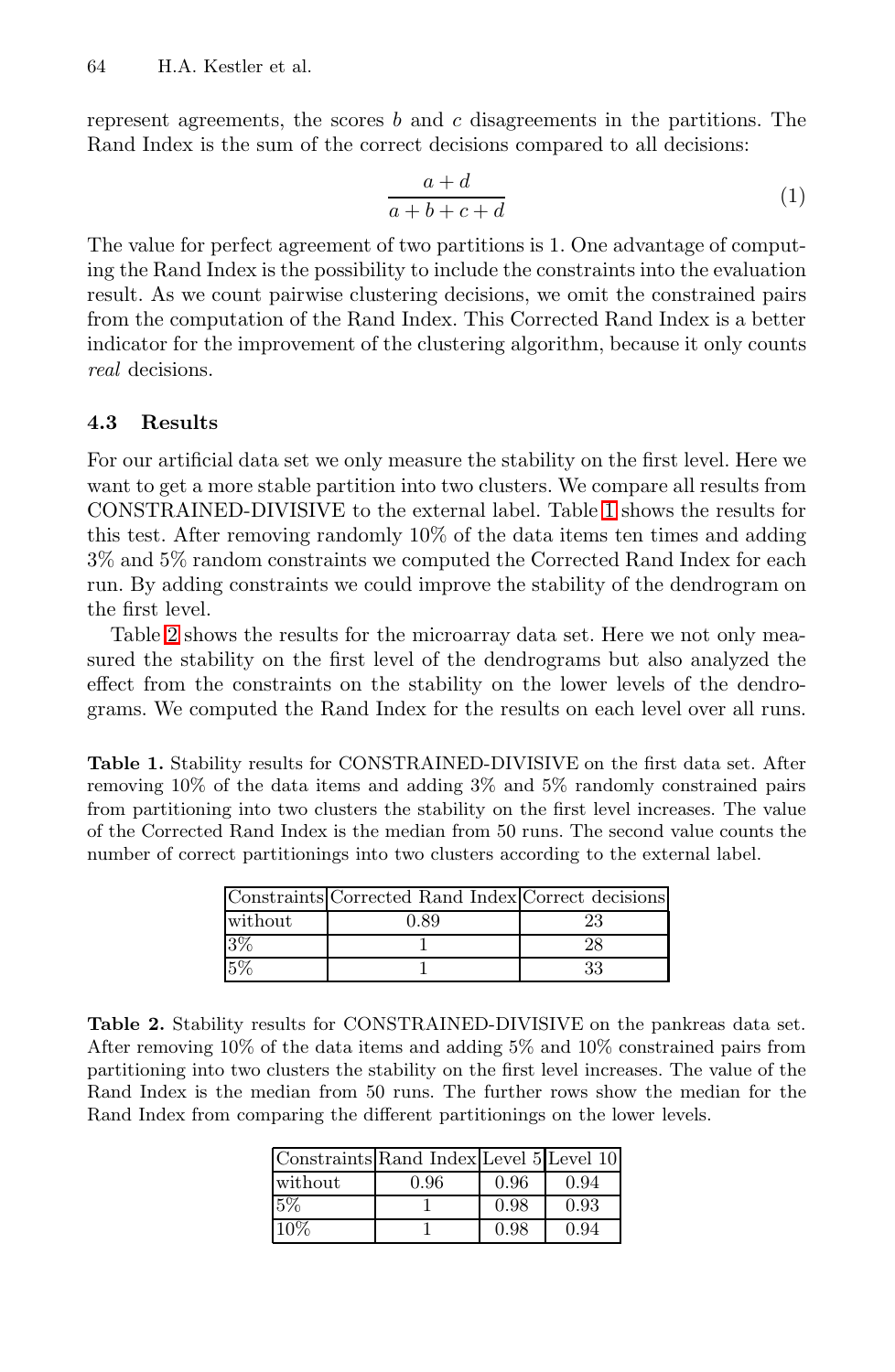The median from these valu[es](#page-9-12) [in](#page-9-12)dicates that the constraints improve the stability even for some lower levels.

## **5 Discussion and Conclusion**

Clu[ste](#page-9-3)ring of gene expression profiles is an important task in DNA microarray analysis. As hierarchical clustering algorithms can predict a basic branching structure they are often used in this context [15]. Nevertheless, clustering different subsets of DNA data or adding some new samples to the data set may result in getting contradictory dendrograms. Si[nc](#page-1-0)e we are interested in getting stable dendrograms to provide a prediction of the branching structure, we tried to improve the dendrogram stability by including background knowledge.

Davidson & Ravi [9] presented an agglomerative hierarchical clustering algorithm using constraints and demonstrated the enhancement in the cluster accuracy. Their algorithm stops if no more agglomerations according to the *cannot-links* can be performed. This results in root-less dendrograms. Additionally they provided constraints from one particular partitioning and then used these constraints during the complete clustering process. In Section 2 we pointed out that this kind of constraining holds the risk of inducting wrong constraints. As a result their approach is not able to provide a rough estimation of the branching stucture on the top levels in the dendrogram and may lead to variable dendrograms.

In microarray data analysis a rough estimation of the subgrouping is best seen at the top of the dendrogram, whereas the detailed hierarchy in the lower levels is often not as important. We implemented a divisive hierarchical clustering algorithm and included background knowledge in the form of constraints. On the basis of our considerations about the effects of constraints in the hierarchical clustering process we decided to restrict the use of constraints on the first level of the dendrogram and did not to use constraints from the lower levels. By comparing the results from unconstrained and constrained divisive hierarchical clusterings we could show that this inclusion of constraints in the divisive hierarchical clustering algorithm results in more stable dendrograms. Furthermore, the positive effect of the constraints from the first level of the dendrogram even seem to improve the stability of the lower levels.

# <span id="page-8-1"></span><span id="page-8-0"></span>**Acknowledgments**

This work is supported by the Stifterverband für die Deutsche Wissenschaft (HAK) and the German Science Foundation, SFB 518, Project C5 (HAK and GP).

## **References**

1. Demiriz, A., Bennett, K., Embrechts, M.: Semi-supervised clustering using genetic algorithms. In: Artificial Neural Networks in Engineering, New York, Troy (1999) 809–814